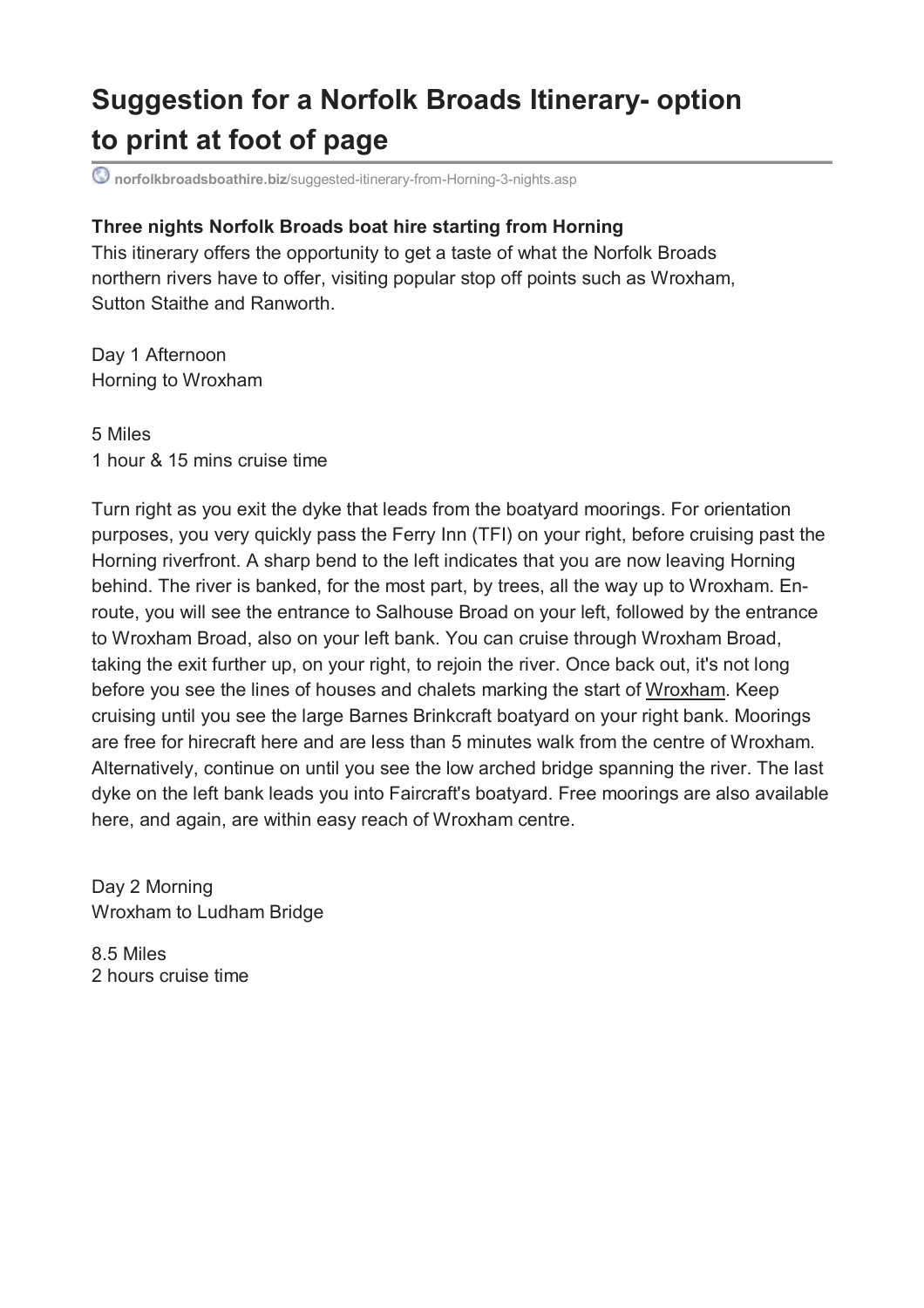Retrace your steps, back down the River Bure, past the entrances to Wroxham and Salhouse Broads on your right, and then cruise through the village of Horning, yesterday's starting point. Continue on, past the entrance to Ranworth Broad on your right, until you see the signposted entrance to the River Ant on your left bank. Take this turn, and proceed on until you see the bridge, which spans the river here. Proceed with care up to the bridge, as it gets very busy with craft passing both ways. When you see that nothing is coming through from the opposite direction, sound your horn, then traverse under. Moorings are available once you pass under, and are situated on both sides of the river. Ludham Bridge village itself is just to the right of the bridge,

Day 2 Afternoon

Ludham Bridge to Sutton Staithe

## 6.5 Miles

1 hour & 30 mins cruise time

Continue on in the same direction, away from the bridge. Shortly, you pass the extensive moorings of the How Hill Educational Centre. The site incorporates many woodland walks, a secret garden and a restored eel catchers cottage from the turn of the century. A short stop here would suit those with children. Continue on for a while until you reach the pretty riverside village of Irstead, with its millionaire style homes and thatched roofs on your left bank. A little further cruise will bring you out onto Barton Broad, a wide expanse of water. Two channels are marked my posts Follow the route marked to Stalham and Wayford Bridge, bearing right, which will take you north across the length of the Broad. At the far end, look out for and follow the signposts to Stalham and Sutton, which is where the Broad narrows again. The marked turn off for Sutton Staithe can be found a little further down, on your right. Continue down this dyke. At the far end is Sutton Staithe. Moorings are on the left bank, where the dyke narrows, and further along opposite the green in front of the Sutton Staithe Hotel. Both are free moorings.

Day 3 Morning Sutton Staithe to Neatishead

3.5 Miles 45 mins cruise time

This morning's cruise is a short hop over to Neatishead, situated on the other side of Barton Broad. Retrace your steps back out towards Barton Broad. Continue across the broad using the same channel as yesterday. Around two-thirds of the way across you will see the channel diverges, marked by a yellow and black post. Take the right channel across the broad. At the far end, the Broad narrows to a dyke. You will see a turn-off, on your left, marked Gays Staithe. Keep a note of this, as if the moorings at Neatishead are full, you can return here, where there is usually ample space but is around 15 mins walk